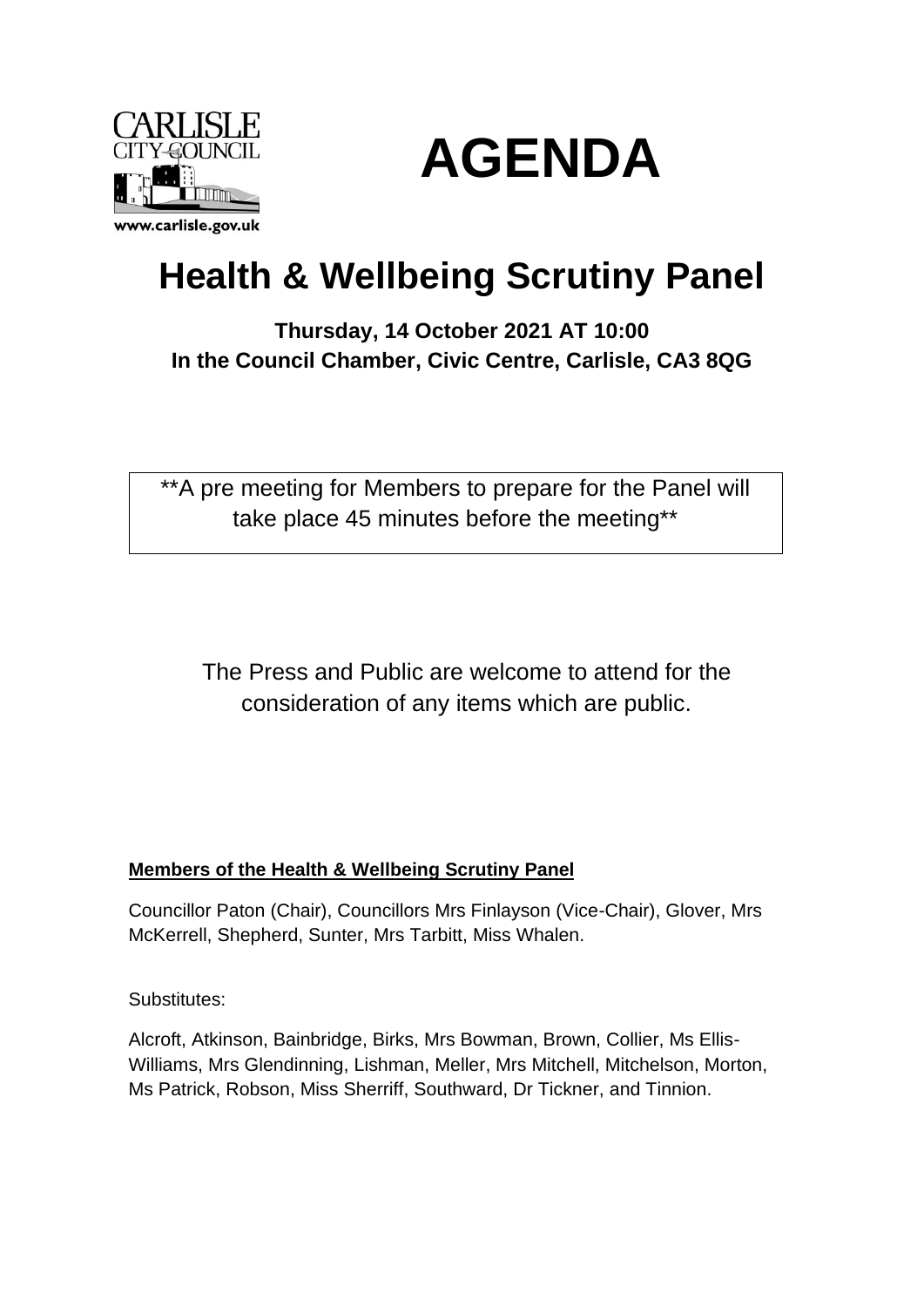# **PART A**

# **To be considered when the Public and Press are present**

### **APOLOGIES FOR ABSENCE**

To receive apologies for absence and notification of substitutions.

# **DECLARATIONS OF INTEREST**

Members are invited to declare any disclosable pecuniary interests, other registrable interests and any interests, relating to any items on the agenda at this stage.

#### **PUBLIC AND PRESS**

To agree that the items of business within Part A of the agenda should be dealt with in public and that the items of business within Part B of the agenda should be dealt with in private.

# **MINUTES OF PREVIOUS MEETING**

**7 - 14**

To note that Council on 14 September 2021 received and adopted the Minutes of the meeting held on 22 July 2021. The Chair will sign the Minutes. (Copy Minutes in Minute Book 48(2)).

To approve the Minutes of the meeting held on 2 September 2021. (Copy Minutes herewith)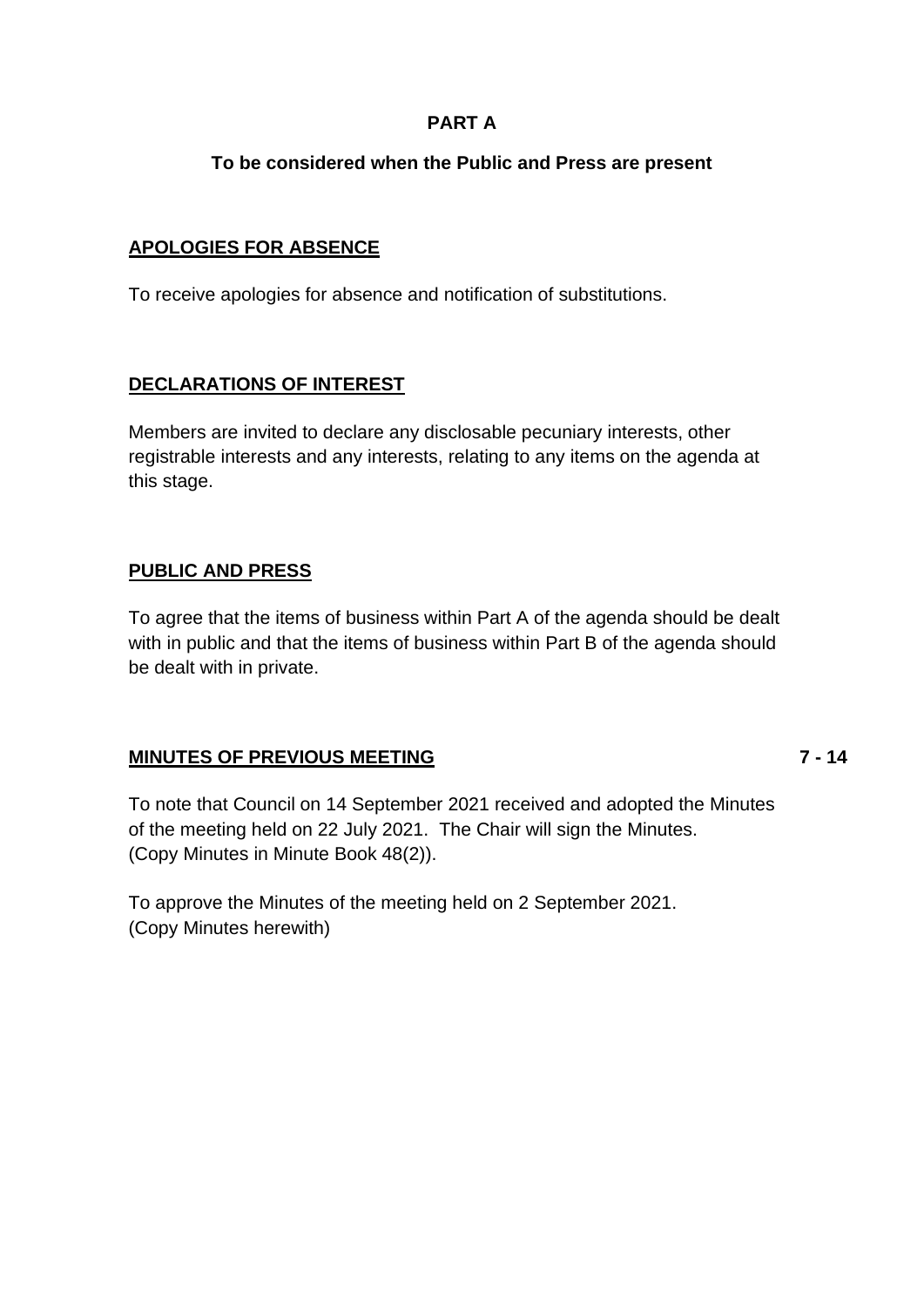# **A.1 CALL-IN OF DECISIONS**

To consider any matter which has been the subject of call-in.

# **A.2 ZERO CARBON CUMBRIA PARTNERSHIP**

| Portfolio: | <b>Environment and Transport</b>                   |
|------------|----------------------------------------------------|
|            | Directorate:   Community Services                  |
| Officer:   | Steven O'Keeffe, Policy and Communications Manager |
| Report:    | PC.37/21 herewith                                  |

#### **Background**:

The Policy and Communications Manager to submit an update on the Zero Carbon Cumbria Partnership. The Zero Carbon Cumbria Partnership Manager will attend the meeting and make a presentation.

#### **Why is this item on the agenda?**

Item agreed by the Panel at its meeting of 10 June 2021 (Minute Excerpt HWSP.41/21 refers).

#### **What is the Panel being asked to do?**

Consider and comment on the content of the report. Engage with the Zero Carbon Partnership regarding their work and plans.

#### **A.3 HOUSING ASSISTANCE GRANTS - DFGS, REPAIR ASSISTANCE AND EMPTY PROPERTY GRANTS 29 - 38**

| Portfolio: | Economy, Enterprise and Housing                 |
|------------|-------------------------------------------------|
|            | Directorate: Governance and Regulatory Services |
| Officer:   | Scott Burns, Regulatory Services Manager        |
| Report:    | GD.53/21 herewith                               |

#### **Background:**

The Corporate Director of Governance and Regulatory Services to submit an update on the housing assistance grants delivered in 2020/21 by Regulatory Services' Housing and Pollution and Homelife Teams.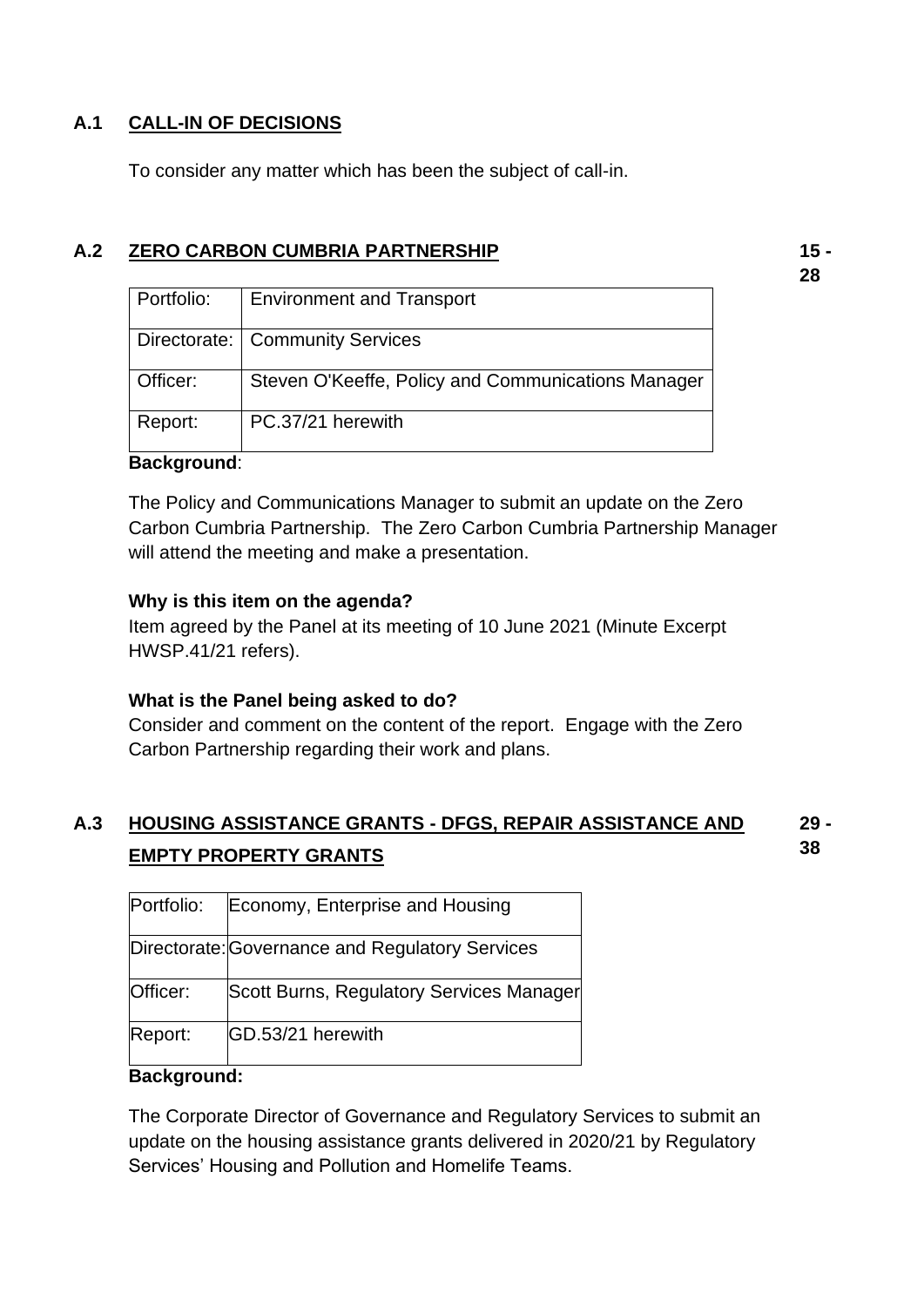### **Why is this item on the agenda?**

Agreed by the Chair.

### **What is the Panel being asked to do?**

To note the report.

# **A.4 OVERVIEW REPORT**

**39 - 44**

| Portfolio: | <b>Cross Cutting</b>                       |
|------------|--------------------------------------------|
|            | Directorate:   Cross Cutting               |
| Officer:   | Rowan Jones, Overview and Scrutiny Officer |
| Report:    | OS.25/21 herewith                          |

# **Background**:

To consider a report providing an overview of matters related to the work of the Health and Wellbeing Scrutiny Panel.

# **Why is this item on the agenda?**

The Health and Wellbeing Scrutiny Panel operates within a Work Programme which is set for the 2021/22 municipal year. The Programme is reviewed at every meeting so that it can be adjusted to reflect the wishes of the Panel and take into account items relevant to this Panel in the latest Notice of Executive Key Decisions.

# **What is the Panel being asked to do?**

Note the items within Panel remit on the most recent Notice of Executive Key **Decisions** 

Note the current Work Programme

# **PART B**

# **To be considered when the Public and Press are excluded from the meeting**